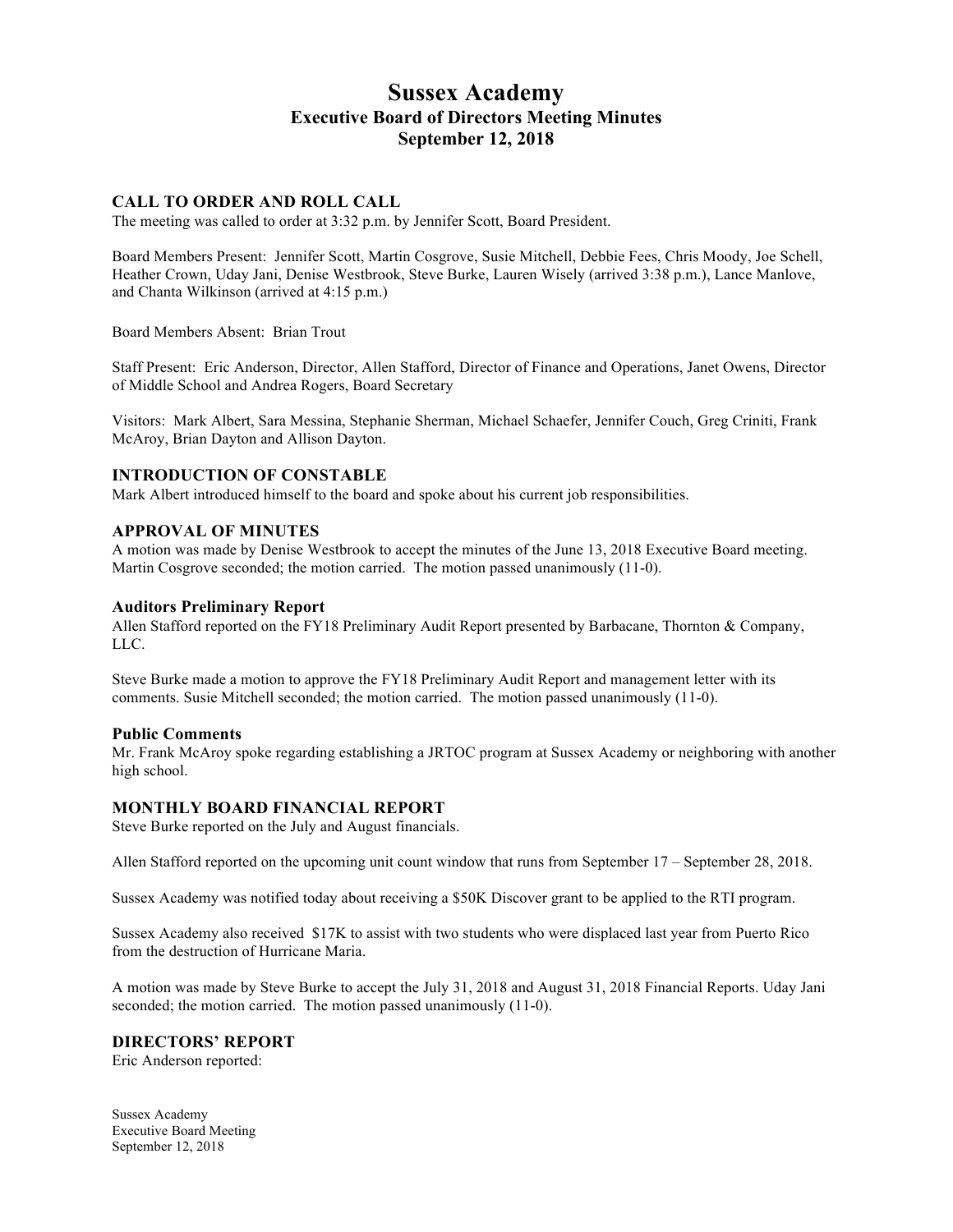Mr. Anderson reviewed with the board what has been happening in the school since in-service began. He explained how he met with the high school students about expectations and has implemented morning announcements. We have added an extra lunch so that the high school will have their own lunch and spoke about upcoming events, such as homecoming, spirit week and the new 3 R's (Keep it Real, Respectful & Value Relationships).

# **SUSSEX ACADEMY FOUNDATION UPDATE**

Joe Schell reported that the Sussex Academy Foundation has approximately \$400,000 in the bank. His hopes are that they conserve those funds for a specific purpose, such as senior scholarships and funding college trips.

# **COMMITTEE REPORTS**

**Executive**  No report was presented.

**Finance** No report was presented.

**Recognition** No report was presented.

**Outreach** Written report was presented.

**Building and Grounds**

No report was presented.

**Program Development** No report was presented.

**Athletics** Written report was presented.

**Legislative** No report was presented.

**Governance** No report was presented.

**Nominating** No report was presented.

**Succession Planning** No report was presented.

**Employee Compensation**  No report was presented.

# **OLD BUSINESS**

## *Charter Modification*

Allen Stafford reported that the Charter Modification would need to be submitted to the Department of Education between November 1 – December 31, 2018. This modification will increase students to 120 per grade level (Total of 840) and to add an additional high school pathway to give us additional CTE units. Mr. Stafford also gave an enrollment update. More information will be available next month.

Sussex Academy Executive Board Meeting September 12, 2018